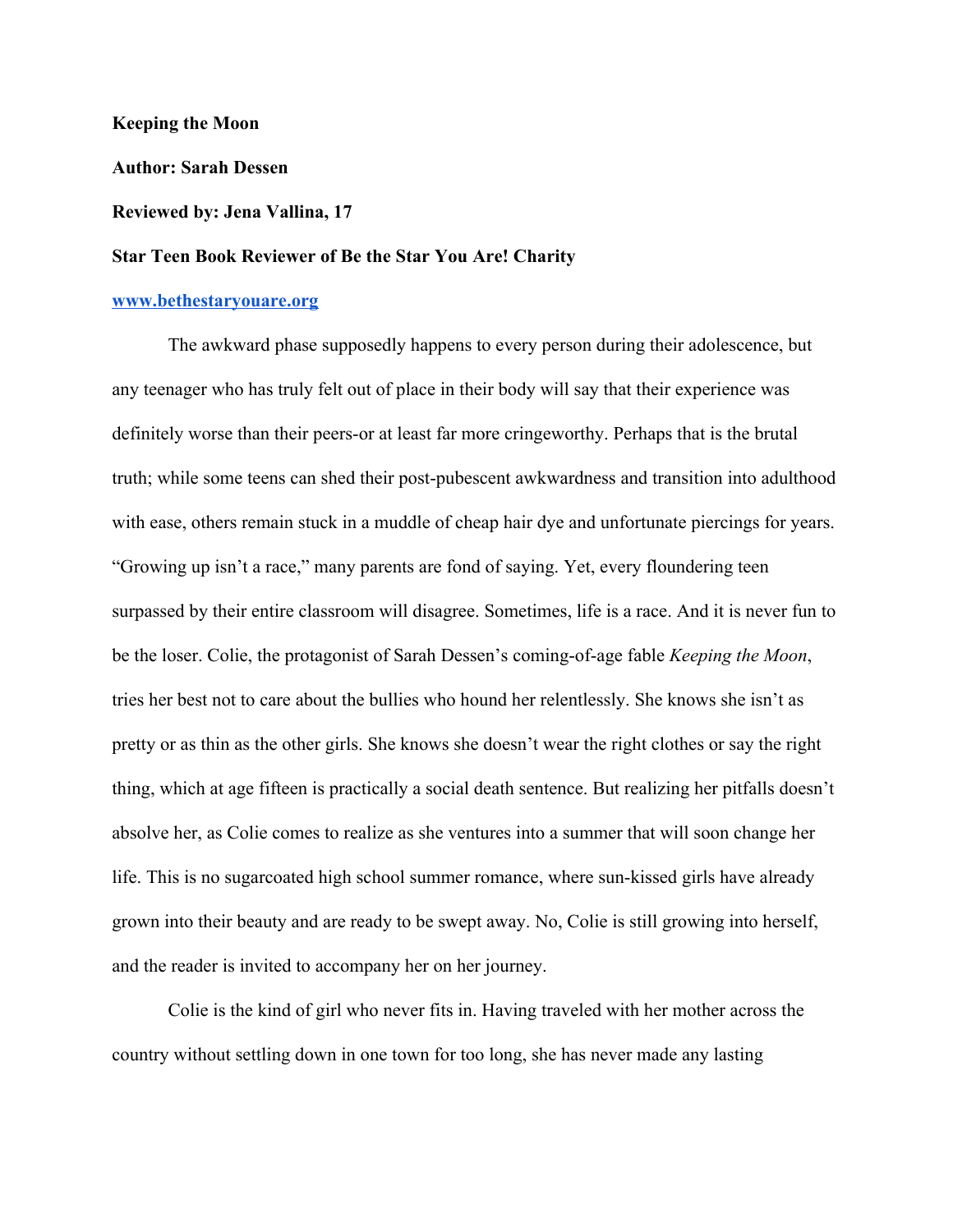friendships. Not that she minds that; Colie is formerly overweight and is used to being bullied for her physique wherever she goes. Geography doesn't appear to alter the cruelty of other adolescents. Although Colie has since shed the weight, thanks to her perky fitness guru mother, she still possesses the same weak-willed and self-hating temperament. Despite her attempts to toughen up by dying her hair black and piercing her lip, Colie cannot escape her reputation or her bullies back home. While her mother is off touring Europe, Colie finds herself trapped at her quirky Aunt Mira's for the summer. Although Colie would gladly shut herself away from the world and spend the months listening to heavy metal alone, she soon finds that different plans await her. After getting a job working as a waitress with two young women-prickly Isabel and sweet but naïve Morgan-Colie discovers her true potential. As the summer passes along, Colie makes true friends, gains the self-confidence needed to stand up to her bullies, and maybe even falls in love.

Dessen, who has penned countless other books about teenage girls discovering themselves with a little help from family and friends, is skilled at portraying teenage angst in an empathetic light. Colie could be reduced to the stereotypical chubby goth girl, bickering with parental figures and isolating herself from any possible companionship. Yet, in Dessen's hands, Colie becomes a fully-fleshed young woman. She is as uncomfortable in her body as any teenage girl can be, and while that discomfort often comes out in the form of rudeness, Colie always maintains her sincere and compassionate heart. This is best revealed in the tender scenes with Colie and her eccentric aunt Mira, who is overweight and often the victim of jabs from snooty neighbors. Colie's metamorphosis runs alongside the lives of the two waitresses, Isabel and Morgan. Both Isabel and Morgan could be the protagonists of the novel, which is a testament to